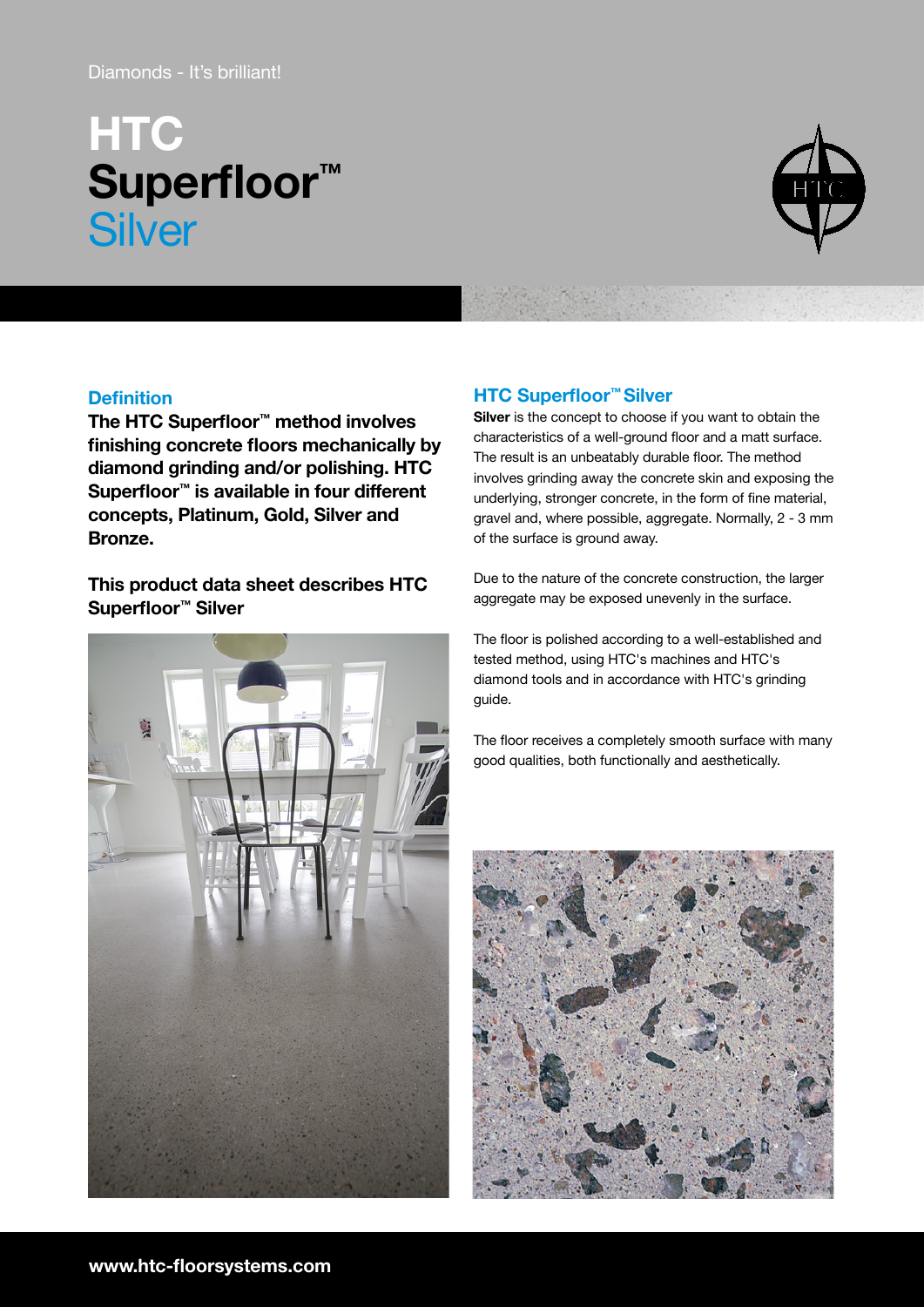# **HTC Superfloor™ Silver**

# Areas of application

- On old as well as newly laid concrete
- Industry, workshops
- Warehouses
- Public spaces
- Shops
- Domestic environments

## Advantages

- Ecological concrete consists solely of natural material
- Long service life and minimal maintenance give a low LCC cost (Life Cycle Cost)\*.
- Diffusion open
- No diffusion-tight surface layer
- Easy to clean
- Improved work environment thanks to lighter and cleaner premises
- Minimises harmful vibrations for forklift drivers
- Quieter traffic and reduced forklift maintenance



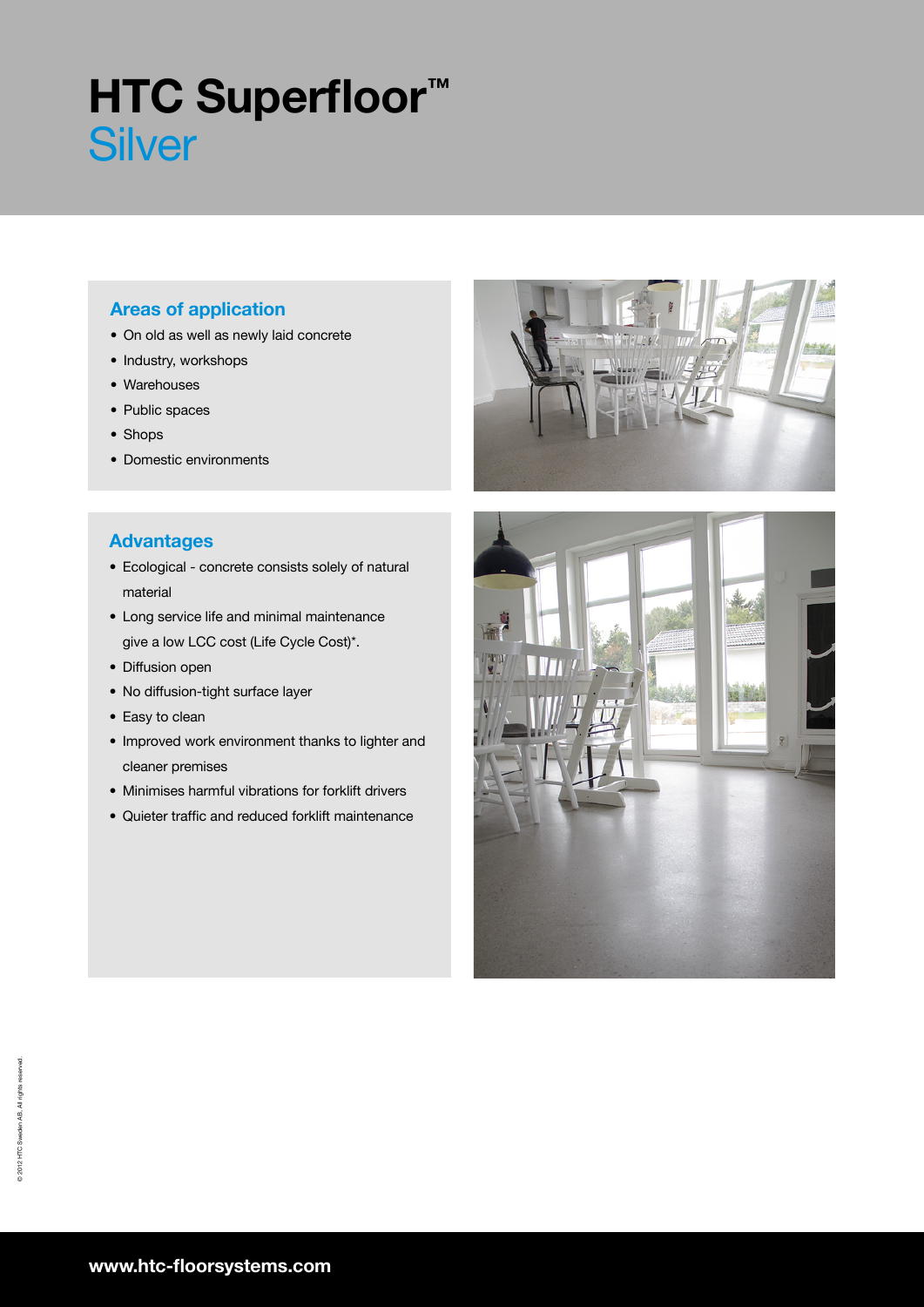## Technical characteristics

HTC Superfloor™ has been tested for Wear Resistance and Friction at SP (Technical Research Institute of Sweden).





### Environmental information

A floor polished in accordance with the HTC Superfloor<sup>™</sup> Silver concept consists of pure concrete.

In the process, only environmentally friendly impregnation and cleaning fluids are used, which means the floor doesn't present a hazard to health or the environment.

The floor has a very long service life and high strength, which reduces the need for maintenance, and thus the environmental burden, to an absolute minimum.

All data is based on tests with HTC Superfloor<sup>™</sup> Platinum.



#### HTC Superfloor™ vs. epoxy flooring. How many times less is the environmental impact (Factor)? \*

|                                 | Epoxy Peran 3 mm | HTC Superfloor <sup>™</sup> | Factor |
|---------------------------------|------------------|-----------------------------|--------|
| Potential greenhouse effect CO2 | 16 700           | 88.2                        | 189    |
| <b>Acidification</b>            | 102              | 0.186                       | 548    |
| <b>Eutrophication</b>           | 13.5             | 0.0178                      | 758    |

\* Source: "Life Cycle Assessment of Industrial Flooring", LITH-IKP-EX-06/2383--SE

\*\* Source: Report from SP, F812033-2